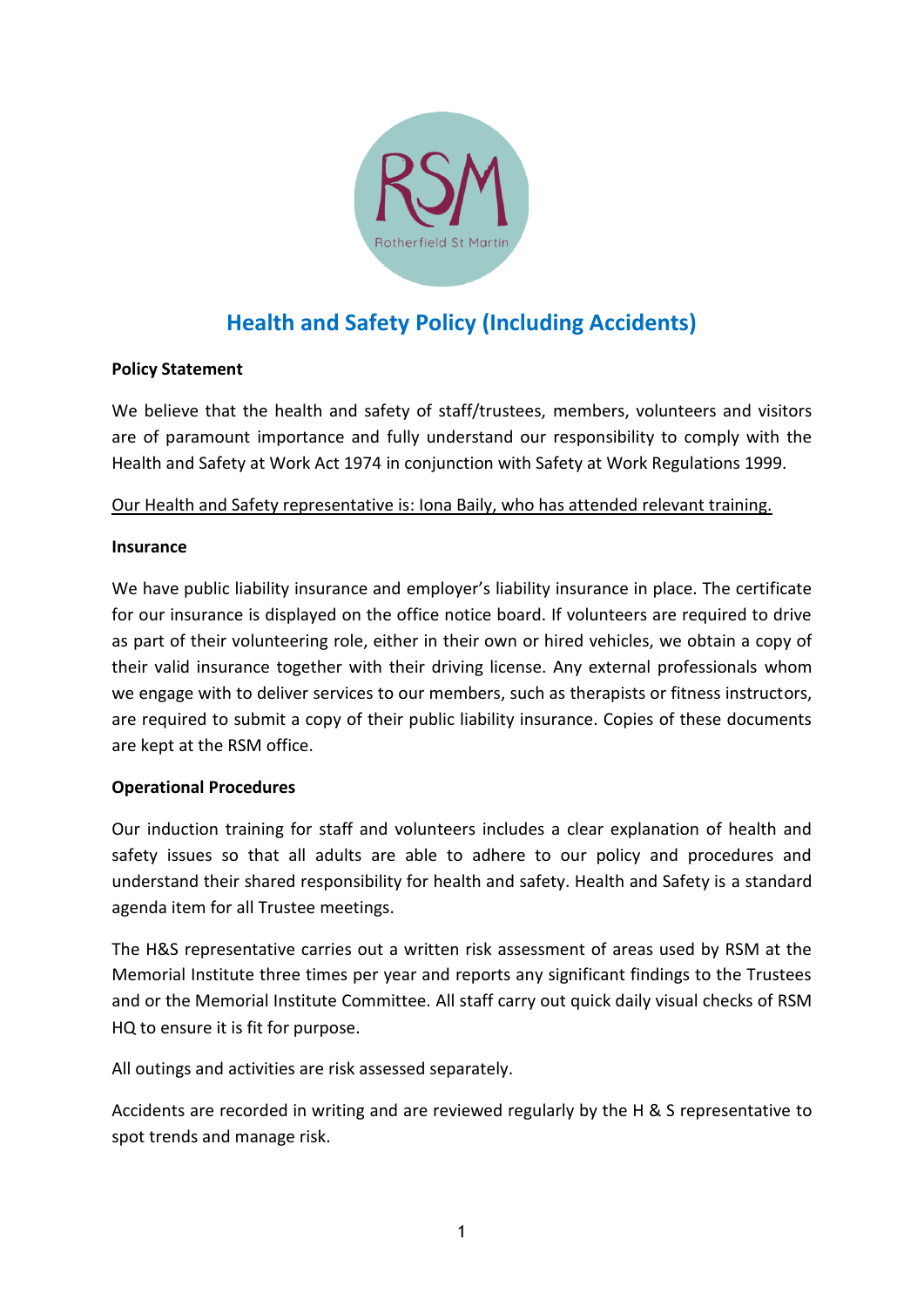First aid kits are available at RSM HQ and on all activities and outings. Any accidents are recorded and reported to relevant statutory bodies within legal timeframes and are reported/discussed at each Trustees meeting to ensure that risk is being managed appropriately. There are separate accident books for staff and members/volunteers. At least one member of staff will hold a relevant First Aid certificate. In the event of a serious accident first response aid will be given whilst the emergency services are summoned.

All electrical equipment conforms to safety requirements and is PAT tested by an independent competent person within legal timeframes.

In the event of fire or the need to evacuate, staff will evacuate premises being occupied and will dial 999, staff will not tackle a fire themselves. The evacuation procedure for the Memorial Institute is displayed in the main lobby. The Memorial Institute Committee are responsible for the regular independent testing of the fire systems. RSM staff on a weekly basis test that the fire alarms are working and log this information. When entering alternative hired premises, RSM staff familiarise themselves with emergency evacuation procedures.

All substances that may be hazardous to health, such as cleaning chemicals are kept in their original containers that have instructions of what to do if they are used inappropriately.

We implement good hygiene practices:

All staff and volunteers have a sound knowledge of basic food hygiene

We hold information on individual members dietary requirements

When serving refreshments we display a list of all 14 allergens which food may contain

We provide utensils that are appropriate for people with limited mobility/disability

We use reliable suppliers for the food we purchase

As part of our food redistribution service, we adhere to all terms and conditions of the 'Neighbourly Scheme' from which we receive food

Food is stored at the correct temperatures and is checked to ensure it is before its 'use by date'. As part of our food redistribution service we may offer food that is beyond its 'best before date' as this is representative of quality, rather than safety. Food is stored and displayed so that it is not at risk from contamination by pests, rodents or mould

Food preparation areas are cleaned before and after use

Staff have received basic manual handling training. However, in the event of a member falling and unable to get up themselves, staff will not attempt to lift them. We will make